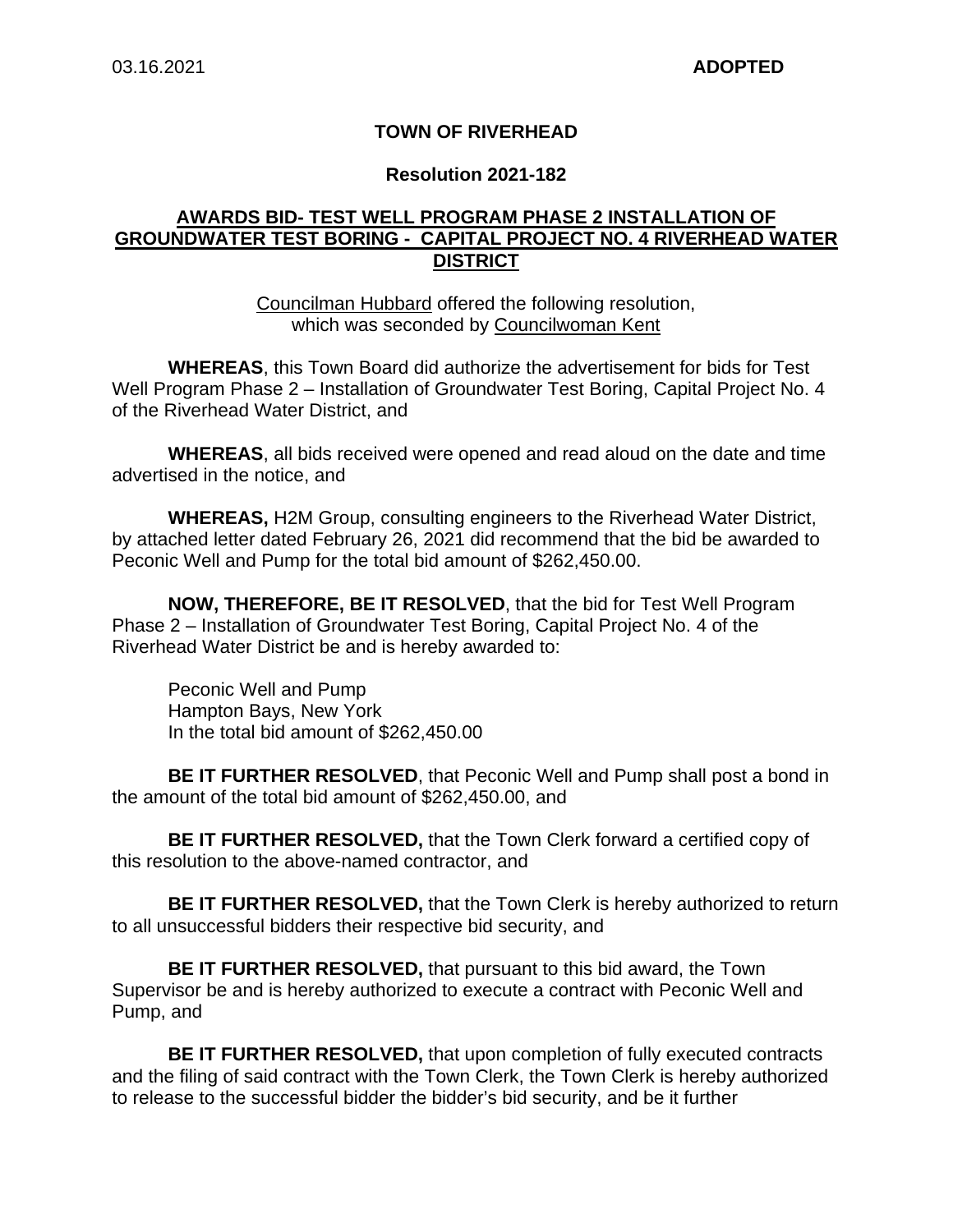**RESOLVED**, all Town Hall Departments may review and obtain a copy of this resolution from the electronic storage device and if needed, a certified copy of same may be obtained from the Office of the Town Clerk.

# **THE VOTE**

| <b>RESULT:</b> | <b>ADOPTED [UNANIMOUS]</b>                                   |
|----------------|--------------------------------------------------------------|
| <b>MOVER:</b>  | Tim Hubbard, Councilman                                      |
|                | <b>SECONDER:</b> Catherine Kent, Councilwoman                |
| AYES:          | Yvette Aquiar, Tim Hubbard, Catherine Kent, Kenneth Rothwell |
| <b>ABSENT:</b> | Frank Beyrodt Jr.                                            |